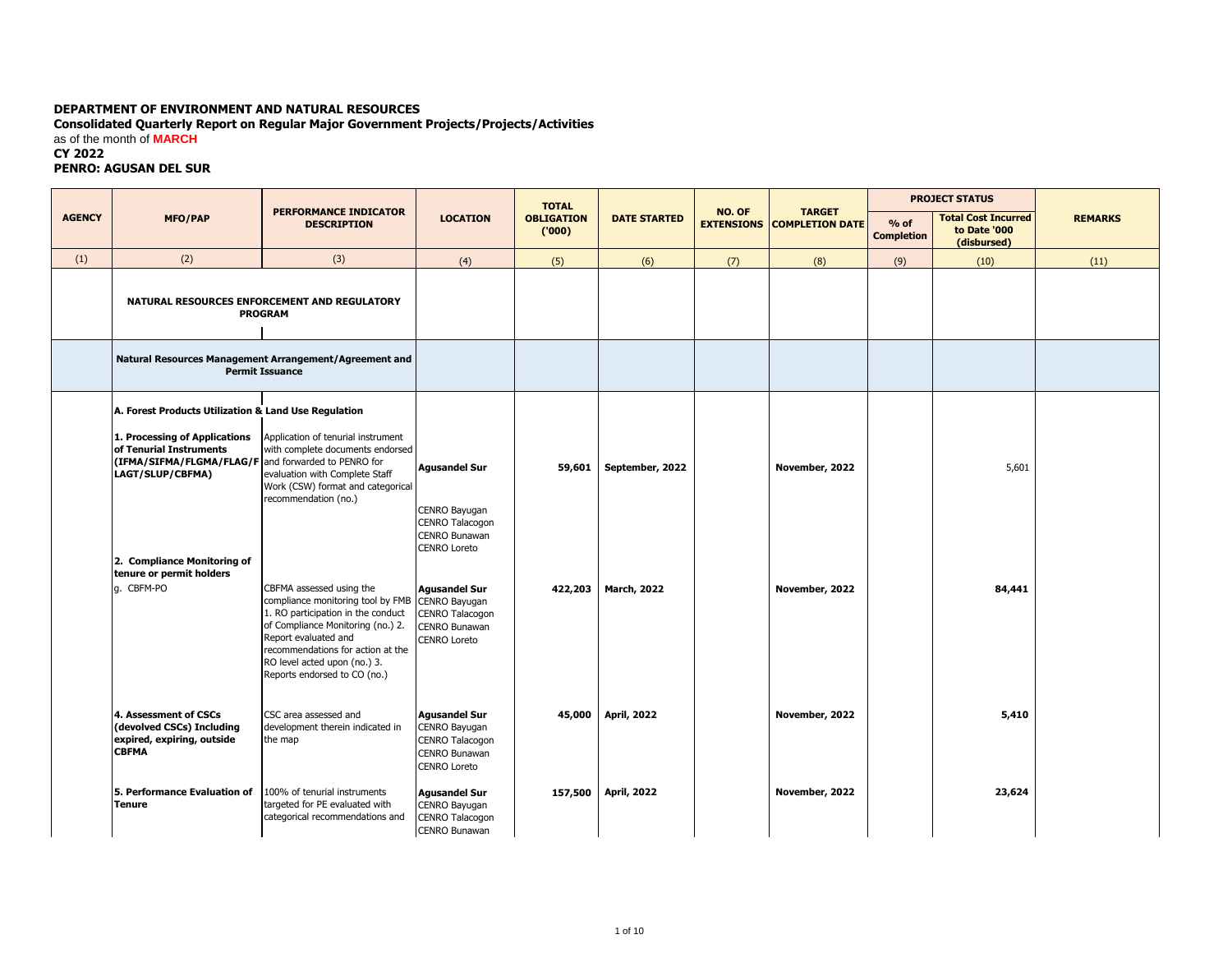|               |                                                                                                                                                       |                                                    |                                                                                                                  | <b>TOTAL</b>                |                     |        |                                   | <b>PROJECT STATUS</b><br><b>TARGET</b> |                                                           |                |
|---------------|-------------------------------------------------------------------------------------------------------------------------------------------------------|----------------------------------------------------|------------------------------------------------------------------------------------------------------------------|-----------------------------|---------------------|--------|-----------------------------------|----------------------------------------|-----------------------------------------------------------|----------------|
| <b>AGENCY</b> | <b>MFO/PAP</b>                                                                                                                                        | <b>PERFORMANCE INDICATOR</b><br><b>DESCRIPTION</b> | <b>LOCATION</b>                                                                                                  | <b>OBLIGATION</b><br>('000) | <b>DATE STARTED</b> | NO. OF | <b>EXTENSIONS COMPLETION DATE</b> | $%$ of<br><b>Completion</b>            | <b>Total Cost Incurred</b><br>to Date '000<br>(disbursed) | <b>REMARKS</b> |
| (1)           | (2)                                                                                                                                                   | (3)                                                | (4)<br>CENRO Loreto                                                                                              | (5)                         | (6)                 | (7)    | (8)                               | (9)                                    | (10)                                                      | (11)           |
|               | <b>B. Forest Protection Program</b><br>(Implementation of the<br><b>Regional Forest Protection</b><br>Plan)                                           | hotspot areas<br>neutralized/reduced               |                                                                                                                  |                             |                     |        |                                   |                                        |                                                           |                |
|               | Menu 1. Full logistics & material support essential in forest<br>law enforcement                                                                      |                                                    |                                                                                                                  |                             |                     |        |                                   |                                        |                                                           |                |
|               | 1.4 Maintenance of Acquired Equipment<br>b. Maintenance of<br>motorcycles/vehicles / pumboat<br>(quarterly)                                           | motorcycles maintained (no.)                       | <b>Agusandel Sur</b><br><b>PENRO</b><br>CENRO Bayugan<br>CENRO Talacogon<br>CENRO Bunawan<br><b>CENRO Loreto</b> | 8,506                       | <b>March, 2022</b>  |        | November, 2022                    | 25%                                    | 8,506                                                     |                |
|               | c. Maintenance of Motor vehicles                                                                                                                      | Motor vehicle maintained (no.)                     | <b>Agusandel Sur</b><br><b>PENRO</b><br>CENRO Bunawan<br>CENRO Talacogon<br>CENRO Bunawan<br><b>CENRO Loreto</b> | 347,783                     | <b>March, 2022</b>  |        | November, 2022                    | 25%                                    | 86,946                                                    |                |
|               | Menu 2. Construction/Improvement of Infrastructures                                                                                                   |                                                    |                                                                                                                  |                             |                     |        |                                   |                                        |                                                           |                |
|               | 2.1 Improvement/ maintenance of   monitoring station (no.)<br><b>Monitoring Stations</b>                                                              |                                                    | <b>Agusandel Sur</b><br>CENRO Bayugan<br>CENRO Talacogon<br>CENRO Bunawan<br><b>CENRO Loreto</b>                 | 87,000                      | <b>March, 2022</b>  |        | November, 2022                    | 25%                                    | 13,920                                                    |                |
|               | 1.15 Maintenance of Depository<br>area                                                                                                                | Depository area maintained (no.)                   | <b>Agusandel Sur</b><br>CENRO Bayugan<br>CENRO Talacogon<br>CENRO Bunawan<br><b>CENRO Loreto</b>                 | 11,250                      | <b>March, 2022</b>  |        | November, 2022                    | 25%                                    | 11,250                                                    |                |
|               | 2.4 Maintenance of Look-out<br><b>Towers</b>                                                                                                          | Forest Ranger Stations/ Look-out                   | <b>Agusandel Sur</b><br>CENRO Bunawan                                                                            |                             | <b>March, 2022</b>  |        | November, 2022                    | 25%                                    |                                                           |                |
|               | Menu 3. Active collaboration and involvement of forest<br>communities and other stakeholders in forest protection and<br>law enforcement undertakings |                                                    |                                                                                                                  |                             |                     |        |                                   |                                        |                                                           |                |
|               | 3.1 Activate/revitalize MFPCs,<br>individuals and group volunteers                                                                                    | Individuals/Groups Deputized (no)                  | <b>Agusandel Sur</b><br>PENRO                                                                                    | 25,500                      | <b>March, 2022</b>  |        | November, 2022                    | 25%                                    |                                                           |                |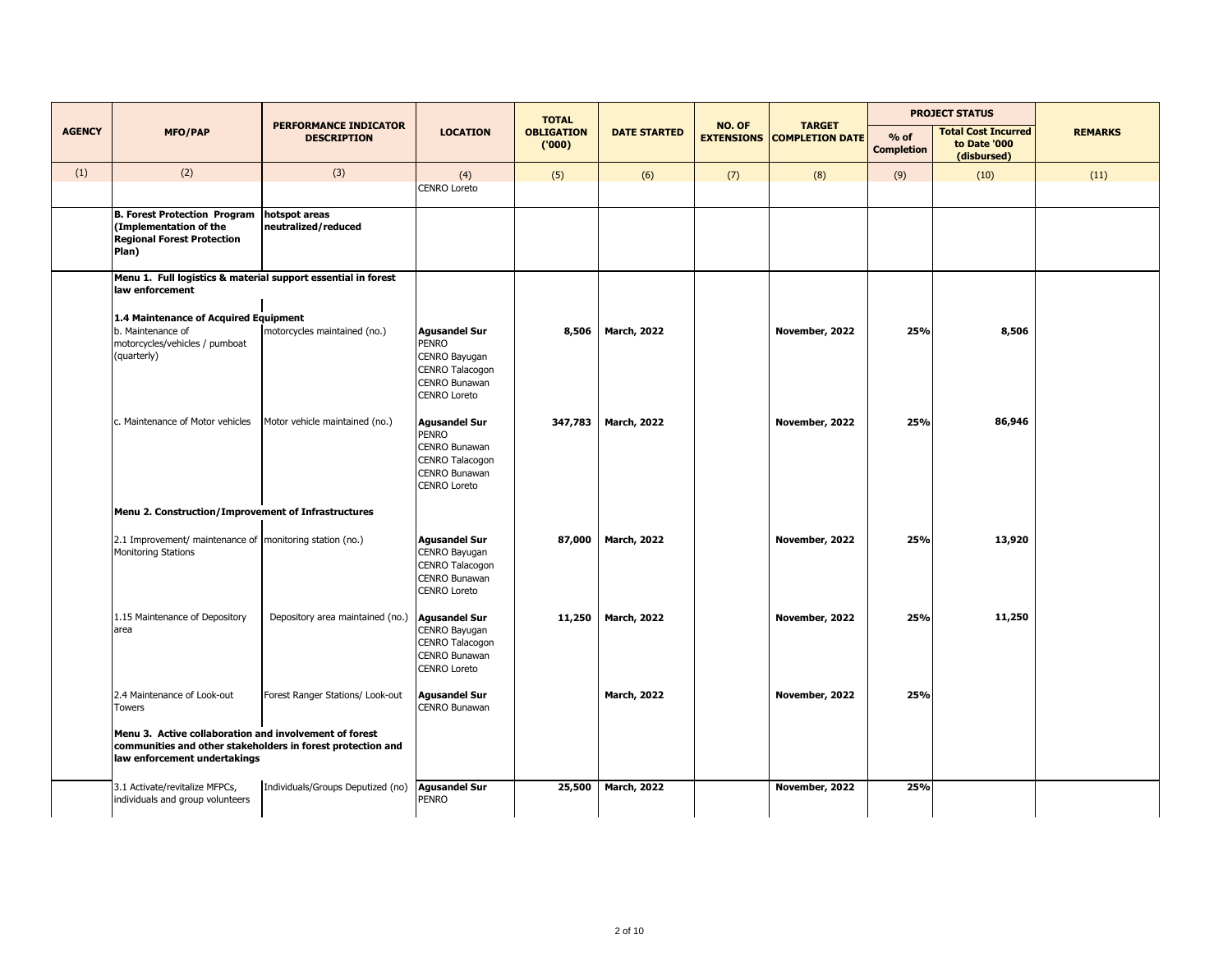|               |                                                                                                                                                                            |                                                                                                                                                                                                                                                   |                                                                                                         | <b>TOTAL</b>               |                     |        |                                                    | <b>PROJECT STATUS</b>       |                                                           |                |
|---------------|----------------------------------------------------------------------------------------------------------------------------------------------------------------------------|---------------------------------------------------------------------------------------------------------------------------------------------------------------------------------------------------------------------------------------------------|---------------------------------------------------------------------------------------------------------|----------------------------|---------------------|--------|----------------------------------------------------|-----------------------------|-----------------------------------------------------------|----------------|
| <b>AGENCY</b> | <b>MFO/PAP</b>                                                                                                                                                             | <b>PERFORMANCE INDICATOR</b><br><b>DESCRIPTION</b>                                                                                                                                                                                                | <b>LOCATION</b>                                                                                         | <b>OBLIGATION</b><br>(000) | <b>DATE STARTED</b> | NO. OF | <b>TARGET</b><br><b>EXTENSIONS COMPLETION DATE</b> | $%$ of<br><b>Completion</b> | <b>Total Cost Incurred</b><br>to Date '000<br>(disbursed) | <b>REMARKS</b> |
| (1)           | (2)                                                                                                                                                                        | (3)                                                                                                                                                                                                                                               | (4)                                                                                                     | (5)                        | (6)                 | (7)    | (8)                                                | (9)                         | (10)                                                      | (11)           |
|               | Menu 5: Sustain a well-planned Information, Education and<br>Communications campaign region-wide down to CENRO level                                                       |                                                                                                                                                                                                                                                   |                                                                                                         |                            |                     |        |                                                    |                             |                                                           |                |
|               | IEC Campaign, CENRO level<br>meetings, consultations,<br>orientations, seminars, symposium                                                                                 | IEC campaign conducted (no)                                                                                                                                                                                                                       | <b>Agusandel Sur</b><br>CENRO Bayugan<br>CENRO Talacogon<br>CENRO Bunawan<br><b>CENRO Loreto</b>        | 213,085                    | <b>March, 2022</b>  |        | November, 2022                                     | 25%                         | 53,271                                                    |                |
|               | Menu 6. Consistent apprehension and mandatory<br>administrative adjudication and confiscation of apprehended<br>forest products including conveyances and other implements |                                                                                                                                                                                                                                                   |                                                                                                         |                            |                     |        |                                                    |                             |                                                           |                |
|               | 6.1 Apprehension of<br>undocumented forest products<br>including NTFPs,<br>vehicles, quipment and other<br>implements thru proper channels                                 | volume (bd.ft.) of apprehended<br>undocumented forest products<br>including NTFPs with incidence reports<br>submitted to FMB; number of<br>vehicles, equipment and other<br>implements apprehended thru proper<br>channels with incidence reports | <b>Agusandel Sur</b><br>CENRO Bayugan<br><b>CENRO Talacogon</b><br>CENRO Bunawan<br><b>CENRO Loreto</b> | 141,480                    | <b>March, 2022</b>  |        | November, 2022                                     | 25%                         | 38,200                                                    |                |
|               | 6.2 Hauling of apprehended forest volume (bd.ft.) of apprehended<br>products and vehicles to<br>designated area                                                            | undocumented forest products<br>including NTFPs with incidence<br>reports submitted to FMB<br>number of vehicles, equipment and<br>other implements apprehended<br>thru proper channels with<br>incidence reports submitted to FMB                | <b>Agusandel Sur</b><br>CENRO Bayugan<br>CENRO Talacogon<br>CENRO Bunawan<br><b>CENRO Loreto</b>        | 54,000                     | <b>March, 2022</b>  |        | November, 2022                                     | 25%                         | 16,200                                                    |                |
|               | 6.3 Immediate administrative &<br>adjudication proceedings for<br>apprehended forest products<br>including conveyances, tools and<br>implements                            | administrative adjudication<br>proceedings report carried out<br>within the prescription period (no.)                                                                                                                                             | <b>Agusandel Sur</b><br>CENRO Bayugan<br>CENRO Talacogon<br><b>CENRO Bunawan</b><br><b>CENRO Loreto</b> | 60,400                     | <b>March, 2022</b>  |        | November, 2022                                     | 25%                         | 18,475                                                    |                |
|               | 6.4 Inventory of apprehended<br>/confiscated forest product                                                                                                                | <b>Forest Products</b><br>Apprehended/Confiscated,<br>Conveyances and Implements<br>inventoried (no.)                                                                                                                                             | <b>Agusandel Sur</b><br>CENRO Bayugan<br>CENRO Talacogon<br>CENRO Bunawan<br><b>CENRO Loreto</b>        |                            | <b>March, 2022</b>  |        | November, 2022                                     | 25%                         |                                                           |                |
|               | Menu 7. Provision of institutional support in investigation,<br>filing of information and/or criminal complaints and<br>prosecution of forestry cases                      |                                                                                                                                                                                                                                                   |                                                                                                         |                            |                     |        |                                                    |                             |                                                           |                |
|               | 7.1 Support to investigation, filing report endorsed to OUFO cc FMB<br>and prosecution of criminal<br>complaints                                                           | with actions taken (no)<br>cases filed with actions taken (no.)                                                                                                                                                                                   | <b>Agusandel Sur</b><br>CENRO Bayugan<br>CENRO Talacogon<br><b>CENRO Bunawan</b><br><b>CENRO Loreto</b> | 48,800                     | <b>March, 2022</b>  |        | November, 2022                                     | 25%                         | 20,478                                                    |                |
|               | 7.2 Hiring of Legal Officer I                                                                                                                                              | Legal Officers hired (no)                                                                                                                                                                                                                         | Agusandel Sur                                                                                           | 150,921                    | January, 2022       |        | December, 2022                                     | 25%                         | 55,400                                                    |                |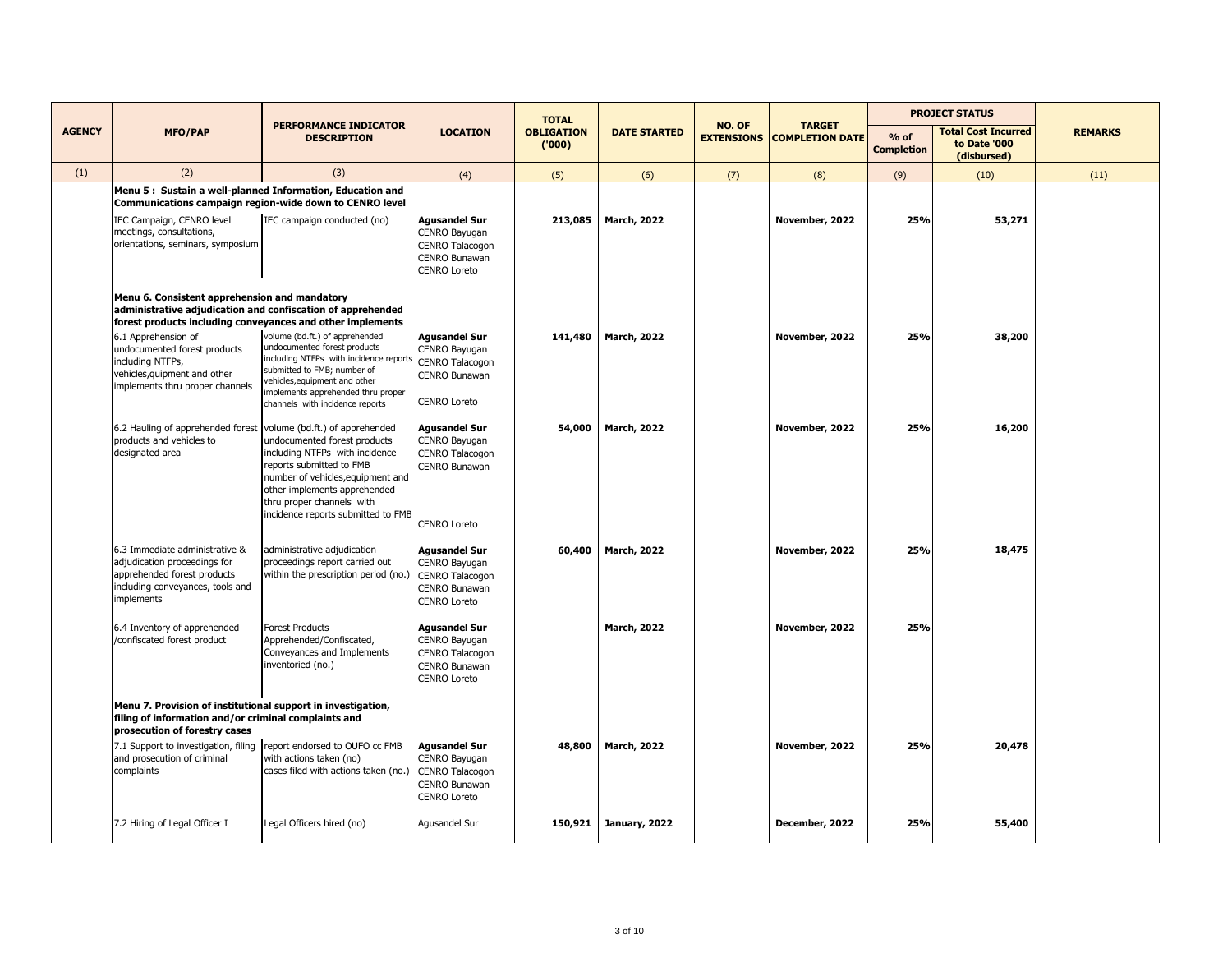|               |                                                                                                                                                                                           |                                                                                                                    |                                                                                                                  | <b>TOTAL</b>               |                     |        |                                                    | <b>PROJECT STATUS</b>       |                                                           |                |
|---------------|-------------------------------------------------------------------------------------------------------------------------------------------------------------------------------------------|--------------------------------------------------------------------------------------------------------------------|------------------------------------------------------------------------------------------------------------------|----------------------------|---------------------|--------|----------------------------------------------------|-----------------------------|-----------------------------------------------------------|----------------|
| <b>AGENCY</b> | <b>MFO/PAP</b>                                                                                                                                                                            | <b>PERFORMANCE INDICATOR</b><br><b>DESCRIPTION</b>                                                                 | <b>LOCATION</b>                                                                                                  | <b>OBLIGATION</b><br>(000) | <b>DATE STARTED</b> | NO. OF | <b>TARGET</b><br><b>EXTENSIONS COMPLETION DATE</b> | $%$ of<br><b>Completion</b> | <b>Total Cost Incurred</b><br>to Date '000<br>(disbursed) | <b>REMARKS</b> |
| (1)           | (2)                                                                                                                                                                                       | (3)                                                                                                                | (4)                                                                                                              | (5)                        | (6)                 | (7)    | (8)                                                | (9)                         | (10)                                                      | (11)           |
|               | 7.2 Hiring of Legal Assistant II<br><b>Biodiversity Protection System</b>                                                                                                                 | Legal Assistants hired (no)<br>Menu 10. Sustainable implementation of the Lawin Forest and                         | Agusandel Sur                                                                                                    | 128,243                    | January, 2022       |        | December, 2022                                     | 25%                         | 44,204                                                    |                |
|               |                                                                                                                                                                                           |                                                                                                                    |                                                                                                                  |                            |                     |        |                                                    |                             |                                                           |                |
|               | 10.1 Support to Full Operationalization of Lawin System<br>a. Hiring of FPOs                                                                                                              | Forest Protection Officers hired                                                                                   | <b>Agusandel Sur</b><br><b>PENRO</b><br>CENRO Talacogon<br>CENRO Bunawan<br><b>CENRO Loreto</b>                  | 1,149,690                  | January, 2022       |        | December, 2022                                     | 25%                         | 344,907                                                   |                |
|               | b. Conduct of Patrolling                                                                                                                                                                  | Distance Patrolled (km)                                                                                            | <b>Agusandel Sur</b><br>CENRO Bayugan<br>CENRO Talacogon<br>CENRO Bunawan<br><b>CENRO Loreto</b>                 | 209,050                    | January, 2022       |        | December, 2022                                     | 25%                         | 45,870                                                    |                |
|               | Menu 12. Data Management<br>12.1 Maintenance of E-database of E-database maintained (no)<br>the Apprehended/Confiscated<br>Forest Products, Conveyances and<br>Implements and Cases Filed |                                                                                                                    | <b>Agusandel Sur</b><br><b>PENRO</b><br>CENRO Bayugan<br>CENRO Talacogon<br>CENRO Bunawan<br><b>CENRO Loreto</b> |                            | <b>March, 2022</b>  |        | November, 2022                                     | 25%                         |                                                           |                |
|               |                                                                                                                                                                                           | Protected Areas, Caves, and Wetlands Development and<br><b>Management</b>                                          |                                                                                                                  |                            |                     |        |                                                    |                             |                                                           |                |
|               |                                                                                                                                                                                           | <b>Protected Areas Development and Management</b>                                                                  |                                                                                                                  |                            |                     |        |                                                    |                             |                                                           |                |
|               | II. FOR PROCLAIMED AND LEGISLATED PAs                                                                                                                                                     |                                                                                                                    |                                                                                                                  |                            |                     |        |                                                    |                             |                                                           |                |
|               | 1. PA Management                                                                                                                                                                          |                                                                                                                    |                                                                                                                  |                            |                     |        |                                                    |                             |                                                           |                |
|               | 1.1 Demarcation of<br><b>Boundaries for Legislated Pas</b>                                                                                                                                | -No. of corners of boundary<br>relocated/established                                                               | <b>Agusandel Sur</b><br><b>District 2</b>                                                                        | 500,830                    | <b>March, 2022</b>  |        | December, 2022                                     | 5%                          | 72,604                                                    |                |
|               |                                                                                                                                                                                           | No. of monument installed<br>No. of signages installed                                                             | PASU-AMWS                                                                                                        |                            |                     |        |                                                    |                             |                                                           |                |
|               | 1.2 PA Mangement Zones<br><b>Ground Delineation</b><br>2. PA Habitat Protection                                                                                                           | Length of PA Management zones<br>delineated on the ground or<br>marked based on the PAMP (length<br>in kilometers) | <b>Agusandel Sur</b><br>PENRO (TFPL)                                                                             |                            | September, 2022     |        | December, 2022                                     |                             |                                                           |                |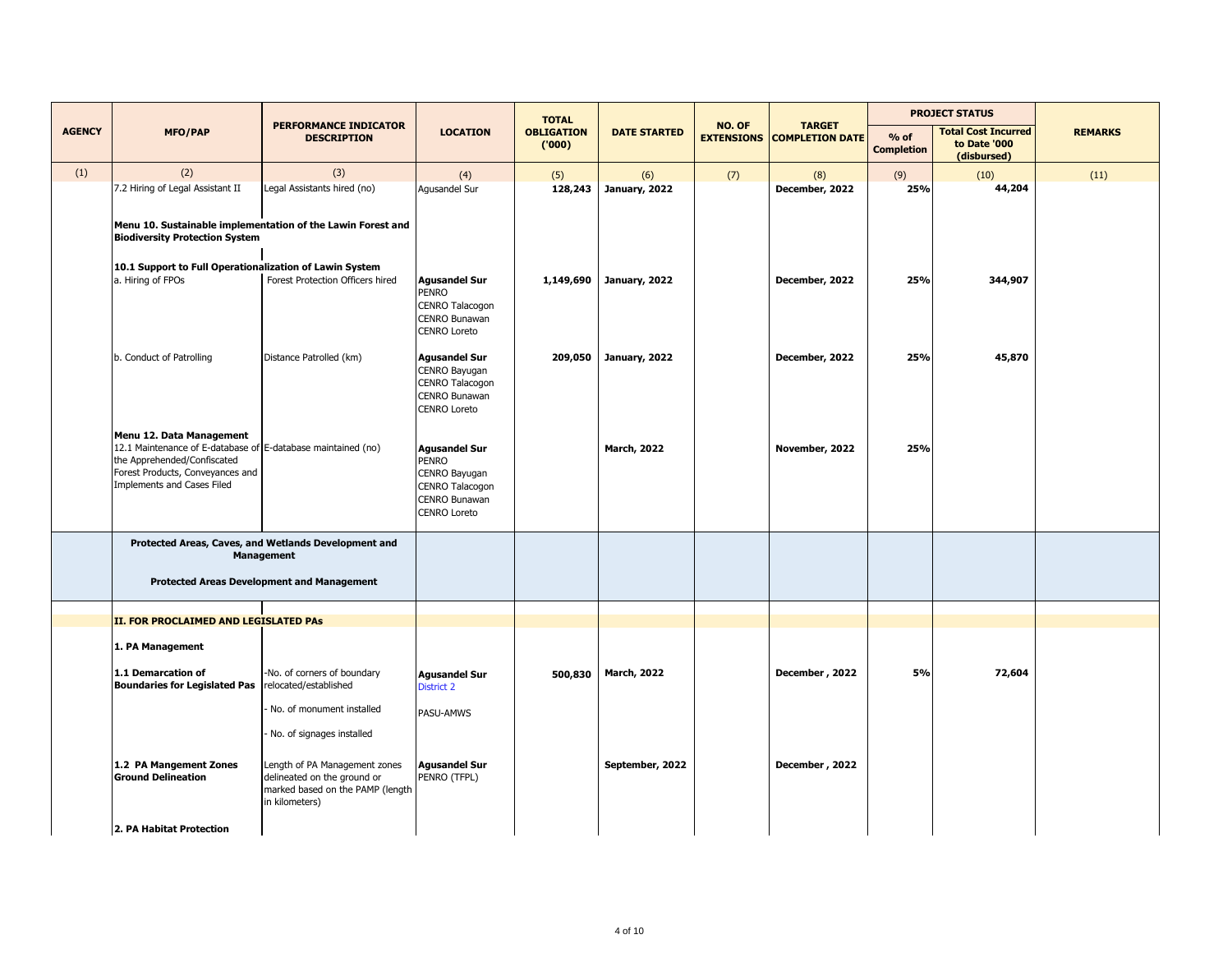|               |                                                                              |                                                                                             |                                                                    | <b>TOTAL</b>               |                     |                             |                                         |                             | <b>PROJECT STATUS</b>                                     |                |
|---------------|------------------------------------------------------------------------------|---------------------------------------------------------------------------------------------|--------------------------------------------------------------------|----------------------------|---------------------|-----------------------------|-----------------------------------------|-----------------------------|-----------------------------------------------------------|----------------|
| <b>AGENCY</b> | <b>MFO/PAP</b>                                                               | <b>PERFORMANCE INDICATOR</b><br><b>DESCRIPTION</b>                                          | <b>LOCATION</b>                                                    | <b>OBLIGATION</b><br>(000) | <b>DATE STARTED</b> | NO. OF<br><b>EXTENSIONS</b> | <b>TARGET</b><br><b>COMPLETION DATE</b> | $%$ of<br><b>Completion</b> | <b>Total Cost Incurred</b><br>to Date '000<br>(disbursed) | <b>REMARKS</b> |
| (1)           | (2)                                                                          | (3)                                                                                         | (4)                                                                | (5)                        | (6)                 | (7)                         | (8)                                     | (9)                         | (10)                                                      | (11)           |
|               | 2.5 Implementation of<br><b>Biodiversity Monitoring</b><br>System            | BMS report with analysis and<br>summary submitted to BMB                                    | <b>Agusandel Sur</b><br>PENRO (TFPL)<br>CENRO Bayugan<br>PASU-AMWS | 106,947                    | February, 2022      |                             | September, 2022                         | 50%                         | 23,528                                                    |                |
|               | 2.2 Communication,<br><b>Education and Public</b><br><b>Awareness (CEPA)</b> | No. of CEPA materials<br>developed/produced and<br>distributed/disseminated (print)         | <b>Agusandel Sur</b><br>PENRO (TFPL)<br>CENRO Bayugan<br>PASU-AMWS | 208,540                    | <b>March, 2022</b>  |                             | November, 2022                          | 25%                         | 43,142                                                    |                |
|               | 2.4 Hiring of Park Rangers                                                   | Park Rangers hired (no.)                                                                    | <b>Agusandel Sur</b><br>PENRO (TFPL)<br>CENRO Bayugan<br>PASU-AMWS | 873,200                    | January, 2022       |                             | December, 2022                          | 25%                         | 296,888                                                   |                |
|               | <b>PAMB Operations Manual</b><br>Preparation                                 | No. of PAMB Operations Manual<br>prepared                                                   | <b>Agusandel Sur</b><br>PENRO (TFPL)                               |                            | September, 2022     |                             | December, 2022                          |                             |                                                           |                |
|               | 2.1 PAMB Meetings                                                            | PAMB Operationalized<br>(no.)/ No. of Resolutions passed                                    | <b>Agusandel Sur</b><br>PENRO (TFPL)<br>CENRO Bayugan<br>PASU-AMWS | 244,398                    | <b>March, 2022</b>  |                             | November, 2022                          | 21%                         | 68,431                                                    |                |
|               | 2.3 Hiring of Ecosystems<br><b>Management Specialist II (SG</b>              | Ecosystems Management<br>Specialist II hired (no.)                                          | <b>Agusandel Sur</b><br>PASU-AMWS                                  | 210,582                    | January, 2022       |                             | December, 2022                          | 25%                         | 69,492                                                    |                |
|               | 2.4Hiring of Ecosystems<br>Management Specialist I (SG 11)                   | Ecosystems Management<br>Specialist I hired (no.)                                           | Agusandel Sur<br>PENRO (TFPL)<br>PASU-AMWS                         | 305,281                    | January, 2022       |                             | December, 2022                          | 25%                         | 89,660                                                    |                |
|               | 2.3 Hiring of Park Maintenance<br>Foreman (SG 8)                             | Park maintenance foreman hired<br>(no.)                                                     | Agusan del Sur<br>PASU-AMWS                                        | 113,988                    | January, 2022       |                             | December, 2022                          | 25%                         | 36,904                                                    |                |
|               | 1.5 Ecotourism Management                                                    | ecotourism development plan<br>reviewed by REC and approved by<br>PAMB (no)                 | Agusan del Sur<br>PENRO (TFPL)                                     |                            | September, 2022     |                             | December, 2022                          |                             |                                                           |                |
|               | <b>Maintenance of PA Facilities</b>                                          | facilities maintained (no.)                                                                 | <b>Agusandel Sur</b><br>PASU-AMWS                                  |                            | <b>March, 2022</b>  |                             | December, 2022                          | 25%                         |                                                           |                |
|               | <b>Rehabilitation of PA Office</b><br>and Ecotourism Facilities              | PA Office rehabilitated (no.);                                                              | <b>Agusandel Sur</b><br>PASU-AMWS                                  | 150,000                    | September, 2022     |                             | December, 2022                          |                             | 48,531                                                    |                |
|               | <b>Program and impact</b><br>monitoring                                      | Program and impact monitoring<br>conducted (no.)                                            | <b>Agusandel Sur</b><br>PASU-AMWS                                  | 3,520                      | September, 2022     |                             | December, 2022                          |                             | 3,520                                                     |                |
|               | Inventory of A & D Lands,<br>titles issued, existing<br>facilities/structure | No. of existing A & D Lands, titles<br>issued, existing facilities/structure<br>inventoried | <b>Agusandel Sur</b><br>PASU-AMWS                                  | 204,300                    | <b>March, 2022</b>  |                             | December, 2022                          | 25%                         | 40,860                                                    |                |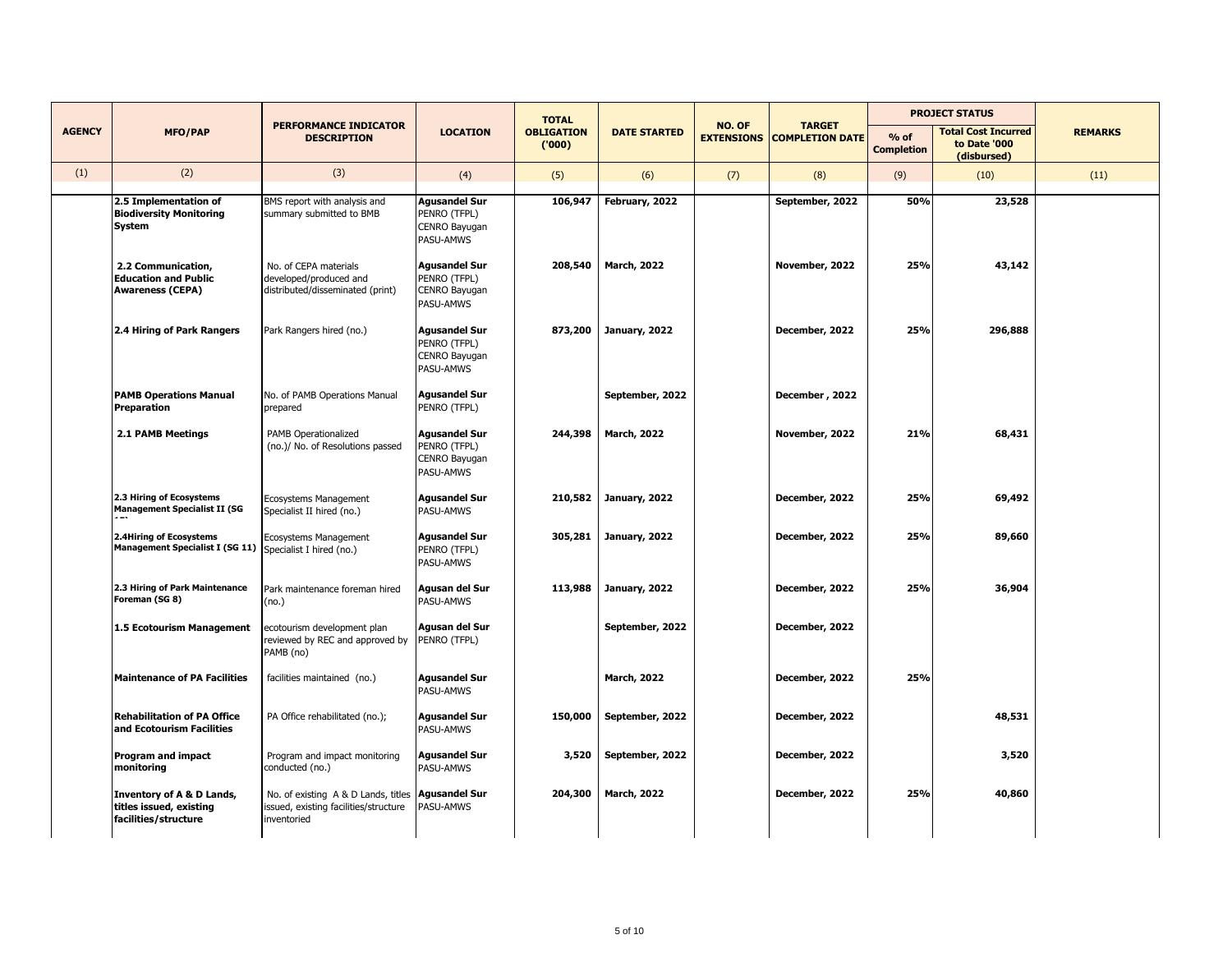|               |                                                                                                                               |                                                                                                    |                                                                                 | <b>TOTAL</b>               |                      |                             | <b>PROJECT STATUS</b>                   |                             |                                                           |                |
|---------------|-------------------------------------------------------------------------------------------------------------------------------|----------------------------------------------------------------------------------------------------|---------------------------------------------------------------------------------|----------------------------|----------------------|-----------------------------|-----------------------------------------|-----------------------------|-----------------------------------------------------------|----------------|
| <b>AGENCY</b> | <b>MFO/PAP</b>                                                                                                                | <b>PERFORMANCE INDICATOR</b><br><b>DESCRIPTION</b>                                                 | <b>LOCATION</b>                                                                 | <b>OBLIGATION</b><br>(000) | <b>DATE STARTED</b>  | NO. OF<br><b>EXTENSIONS</b> | <b>TARGET</b><br><b>COMPLETION DATE</b> | $%$ of<br><b>Completion</b> | <b>Total Cost Incurred</b><br>to Date '000<br>(disbursed) | <b>REMARKS</b> |
| (1)           | (2)                                                                                                                           | (3)                                                                                                | (4)                                                                             | (5)                        | (6)                  | (7)                         | (8)                                     | (9)                         | (10)                                                      | (11)           |
|               | Conduct of PA Summit/Forum summit conducted (no.)<br>a. Agusan Marsh WS Summit                                                |                                                                                                    | <b>Agusandel Sur</b><br>PASU-AMWS                                               |                            | October, 2022        |                             | November, 2022                          |                             |                                                           |                |
|               |                                                                                                                               | III. Operation of Declared ASEAN Heritage Park and RAMSAR Sites                                    |                                                                                 |                            |                      |                             |                                         |                             |                                                           |                |
|               | <b>Hiring of Technical Staff</b>                                                                                              | Technical Staff hired (no.)                                                                        | <b>Agusandel Sur</b><br>PASU-AMWS                                               | 240,000                    | <b>January, 2022</b> |                             | December, 2022                          | 25%                         | 78,254                                                    |                |
|               | <b>Support to the Key</b><br>Celebrations being a Ramsar                                                                      | Celebrations conducted (no.)                                                                       | <b>Agusandel Sur</b><br>PASU-AMWS                                               |                            | January, 2022        |                             | June, 2022                              | 33%                         |                                                           |                |
|               | Hiring of EMS-I (SG 11)                                                                                                       | EMS hired (no.)                                                                                    | <b>Agusandel Sur</b><br>PASU-AMWS                                               | 305,266                    | January, 2022        |                             | December, 2022                          | 25%                         | 100,738                                                   |                |
|               | Conduct study tours and field<br>visits to other AHPs to<br>observe and learn good<br>practices on AHP<br>management (MTHHNM) | study tour conducted (no.)                                                                         | <b>Agusandel Sur</b><br>PASU-AMWS                                               |                            | July, 2022           |                             | September, 2022                         |                             |                                                           |                |
|               | Develop an AHP Corner in<br>each AHP                                                                                          | AHP Corner developed (no.)                                                                         | <b>Agusandel Sur</b><br>PASU-AMWS                                               |                            | October, 2022        |                             | December, 2022                          |                             |                                                           |                |
|               | <b>III. Cave Management</b>                                                                                                   |                                                                                                    |                                                                                 |                            |                      |                             |                                         |                             |                                                           |                |
|               | 2. Cave Assessment and<br>Classification                                                                                      | Cave assessment report with<br>recommended classification with<br>map (no.)                        | <b>Agusandel Sur</b><br>CENRO Bayugan<br>CENRO Bunawan                          | 162,456                    | July, 2022           |                             | October, 2022                           |                             | 45,762                                                    |                |
|               | 3. Preparation/Updating of<br><b>Site Management Plans for</b><br><b>Classified Caves</b>                                     | Cave assessment report with<br>recommended classification with<br>map(no.)                         | <b>Agusandel Sur</b><br>CENRO Talacogon<br>CENRO Bunawan<br><b>CENRO Loreto</b> | 64,500                     | July, 2022           |                             | October, 2022                           |                             | 15,475                                                    |                |
|               | 4. Implementation of site<br>management plans for<br>classified caves                                                         | TA and preliminary interventions<br>provided (no)/ MOA'implemented                                 | <b>Agusandel Sur</b><br>CENRO Bayugan<br>CENRO Bunawan                          |                            | July, 2022           |                             | October, 2022                           |                             |                                                           |                |
|               | 5. Provision of Group<br><b>Insurance for Cave Mgt. Focal</b>                                                                 | group insurance acquired (no.)                                                                     | <b>Agusandel Sur</b><br>PASU-AMWS                                               |                            | January, 2022        |                             | December, 2022                          | 100%                        |                                                           |                |
|               | IV. Conservation of Inland Wetland                                                                                            |                                                                                                    |                                                                                 |                            |                      |                             |                                         |                             |                                                           |                |
|               | 1. Inventory & mapping of<br>inland wetlands                                                                                  | identification of inland wetlands<br>through topographic maps for<br>prioritization for assessment | <b>Agusandel Sur</b><br>CENRO Bunawan<br><b>CENRO Loreto</b>                    |                            | July, 2022           |                             | September, 2022                         |                             |                                                           |                |
|               | 2. Profiling of inland wetlands                                                                                               | no. of inland wetland profiles                                                                     | <b>Agusandel Sur</b><br>PASU-AMWS                                               | 54,156                     | September, 2022      |                             | November, 2022                          |                             | 9,452                                                     |                |
|               | 3. Management plan<br>preparation                                                                                             | Wetland management plans<br>reviewed & endorsed to BMB (no.) PASU-AMWS                             | <b>Agusandel Sur</b>                                                            |                            | September, 2022      |                             | November, 2022                          |                             |                                                           |                |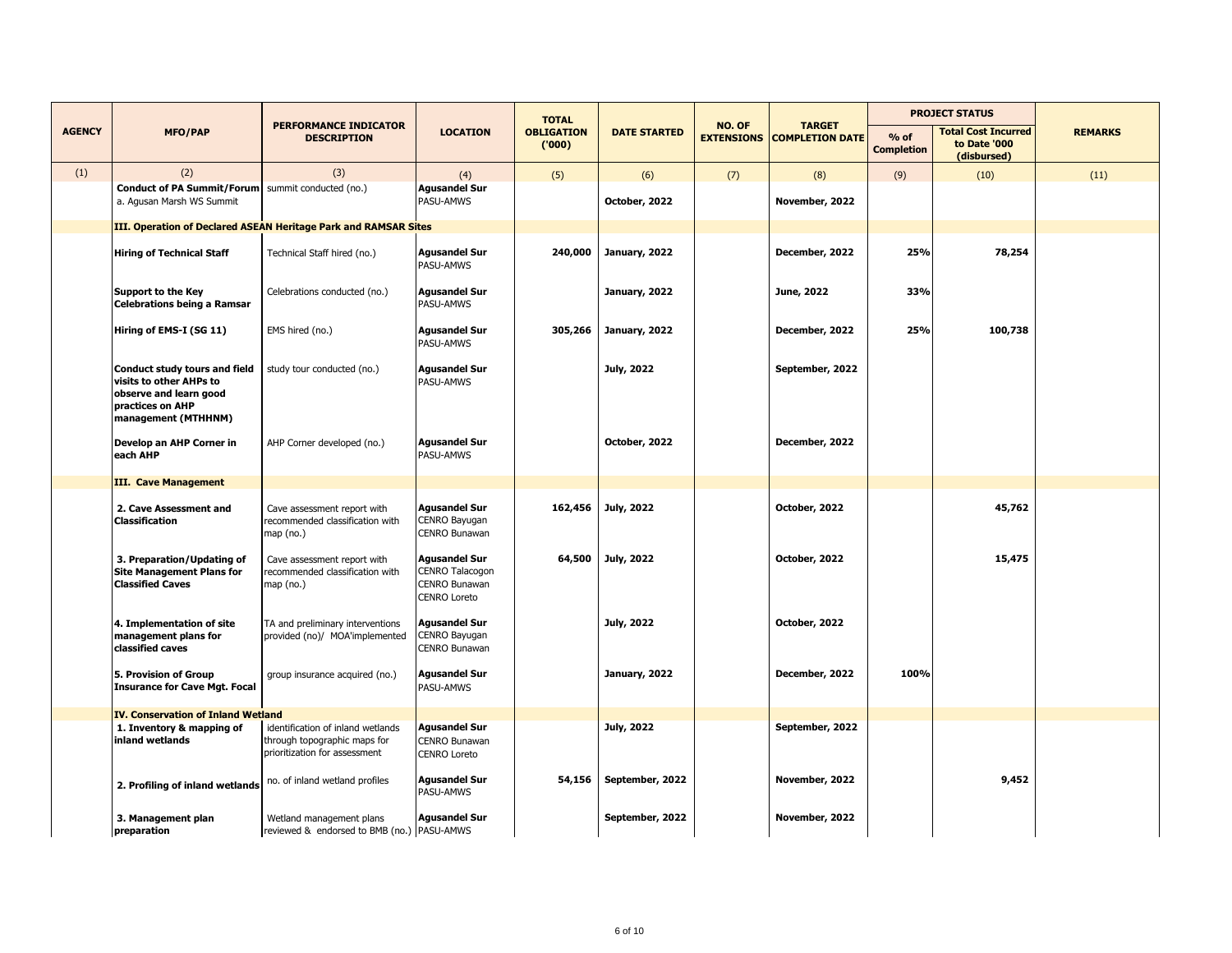|               |                                                                                                                        |                                                                                |                                                                                                   | <b>TOTAL</b>               |                     |                             | <b>TARGET</b>          |                             | <b>PROJECT STATUS</b>                                     |                |
|---------------|------------------------------------------------------------------------------------------------------------------------|--------------------------------------------------------------------------------|---------------------------------------------------------------------------------------------------|----------------------------|---------------------|-----------------------------|------------------------|-----------------------------|-----------------------------------------------------------|----------------|
| <b>AGENCY</b> | <b>MFO/PAP</b>                                                                                                         | <b>PERFORMANCE INDICATOR</b><br><b>DESCRIPTION</b>                             | <b>LOCATION</b>                                                                                   | <b>OBLIGATION</b><br>(000) | <b>DATE STARTED</b> | NO. OF<br><b>EXTENSIONS</b> | <b>COMPLETION DATE</b> | $%$ of<br><b>Completion</b> | <b>Total Cost Incurred</b><br>to Date '000<br>(disbursed) | <b>REMARKS</b> |
| (1)           | (2)                                                                                                                    | (3)                                                                            | (4)                                                                                               | (5)                        | (6)                 | (7)                         | (8)                    | (9)                         | (10)                                                      | (11)           |
|               |                                                                                                                        | <b>Land Management</b>                                                         |                                                                                                   |                            |                     |                             |                        |                             |                                                           |                |
|               |                                                                                                                        | <b>Land Survey, Disposition and Records Management</b>                         |                                                                                                   |                            |                     |                             |                        |                             |                                                           |                |
|               | 1. Land Survey and Disposition                                                                                         |                                                                                |                                                                                                   |                            |                     |                             |                        |                             |                                                           |                |
|               | 1.1 Residential Free Patent under RA No. 10023                                                                         |                                                                                |                                                                                                   |                            |                     |                             |                        |                             |                                                           |                |
|               | 1.1.1 Survey and approval<br>of residential land areas                                                                 | Lot surveyed & approved (no)                                                   | Agusan del Sur<br>CENRO Bayugan<br>CENRO Talacogon<br>CENRO Bunawan<br><b>CENRO Loreto</b>        | 336,580                    | <b>April, 2022</b>  |                             | November, 2022         | 2%                          | 85,412                                                    |                |
|               | 1.1.2 Issuance of<br><b>Residential Free Patents</b>                                                                   | patents approved and<br>transmitted to ROD (no.)                               | Agusan del Sur<br>CENRO Bayugan<br>CENRO Talacogon<br>CENRO Bunawan<br><b>CENRO Loreto</b>        | 252,408                    | <b>April, 2022</b>  |                             | November, 2022         | 12%                         | 75,722                                                    |                |
|               | 1.2 Agricultural Areas<br>1.2.1 Approval of public<br>land survey                                                      | plans approved (ha.)                                                           | Agusan del Sur<br>CENRO Bayugan<br><b>CENRO Talacogon</b><br>CENRO Bunawan<br><b>CENRO Loreto</b> | 65,200                     | <b>April, 2022</b>  |                             | June, 2022             | 1%                          | 10,245                                                    |                |
|               | 1.2.2 Issuance of<br><b>Agricultural Free Patents</b>                                                                  | patents approved and<br>transmitted to ROD (no.)                               | Agusan del Sur<br>CENRO Bayugan<br>CENRO Talacogon<br>CENRO Bunawan<br><b>CENRO Loreto</b>        |                            | <b>April, 2022</b>  |                             | November, 2022         | 10%                         |                                                           |                |
|               | <b>Rapid Land Tenure Appraisal (RLTA)</b>                                                                              |                                                                                |                                                                                                   |                            |                     |                             |                        |                             |                                                           |                |
|               | Preparation of Land Tenure LTP prepared (no.)<br>Profile (LTP)                                                         | Salaries of Adjudicator and Enumerators (1 enumerator in 4 brgys) for 3 months | Agusan del Sur<br>CENRO Bayugan                                                                   |                            | <b>April, 2022</b>  |                             | November, 2022         |                             |                                                           |                |
|               | 1.8 Resolution of land disputes/cases<br>1.8.1 Resolution of Land<br>Dispute/ Cases with Claims (no.)<br>and Conflicts | Land Cases resolved/ decided                                                   | <b>Agusandel Sur</b><br>PENRO-ADS                                                                 |                            | July, 2022          |                             | September, 2022        |                             |                                                           |                |
|               | 2. Land Records Management<br>2.1.3 Land Records<br><b>Maintenance</b>                                                 | Land Records maintained (no.)                                                  | <b>Agusandel Sur</b><br>PENRO<br>CENRO Bayugan<br>CENRO Talacogon                                 | 59,000                     | January, 2022       |                             | December, 2022         | 25%                         | 19,470                                                    |                |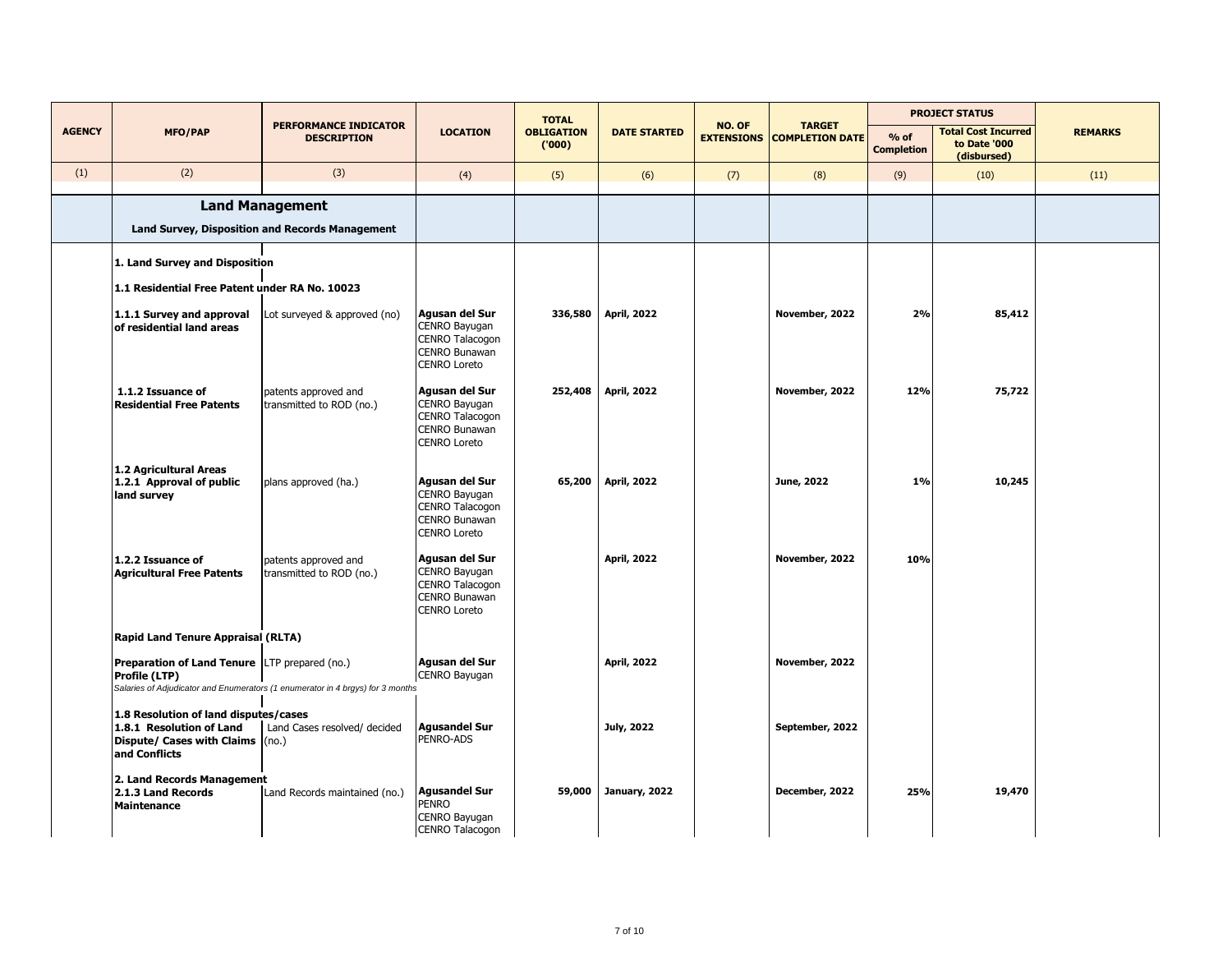|               |                                                                                           |                                                                                                        |                                                                                                  | <b>TOTAL</b>               |                     |                             |                                         |                             | <b>PROJECT STATUS</b>                                     |                |
|---------------|-------------------------------------------------------------------------------------------|--------------------------------------------------------------------------------------------------------|--------------------------------------------------------------------------------------------------|----------------------------|---------------------|-----------------------------|-----------------------------------------|-----------------------------|-----------------------------------------------------------|----------------|
| <b>AGENCY</b> | <b>MFO/PAP</b>                                                                            | <b>PERFORMANCE INDICATOR</b><br><b>DESCRIPTION</b>                                                     | <b>LOCATION</b>                                                                                  | <b>OBLIGATION</b><br>(000) | <b>DATE STARTED</b> | NO. OF<br><b>EXTENSIONS</b> | <b>TARGET</b><br><b>COMPLETION DATE</b> | $%$ of<br><b>Completion</b> | <b>Total Cost Incurred</b><br>to Date '000<br>(disbursed) | <b>REMARKS</b> |
| (1)           | (2)                                                                                       | (3)                                                                                                    | (4)                                                                                              | (5)                        | (6)                 | (7)                         | (8)                                     | (9)                         | (10)                                                      | (11)           |
|               |                                                                                           |                                                                                                        | <b>CENRO Bunawan</b><br><b>CENRO Loreto</b>                                                      |                            |                     |                             |                                         |                             |                                                           |                |
|               |                                                                                           | Soil Conservation and Watershed Management including<br><b>River Basin Management &amp; Devt.</b>      |                                                                                                  |                            |                     |                             |                                         |                             |                                                           |                |
|               | <b>Water Resource Utilization</b><br>'1. Conduct of Inventory of<br><b>Water Users</b>    | Water Users inventoried and<br>mapped (No.)                                                            | <b>Agusandel Sur</b><br>CENRO Bayugan<br>CENRO Talacogon<br>CENRO Bunawan<br><b>CENRO Loreto</b> |                            | <b>March, 2022</b>  |                             | November, 2022                          |                             |                                                           |                |
|               | 2. Conduct of Identification and Water sources identified and<br>mapping of Water Sources | mapped (No.)                                                                                           | <b>Agusandel Sur</b><br>CENRO Bayugan<br>CENRO Talacogon<br>CENRO Bunawan<br><b>CENRO Loreto</b> |                            | <b>March, 2022</b>  |                             | November, 2022                          |                             |                                                           |                |
|               | <b>Forest Production Management</b>                                                       |                                                                                                        |                                                                                                  |                            |                     |                             |                                         |                             |                                                           |                |
|               | <b>Vulnerability Assessment</b>                                                           | Watershed Characterization and Watershed Characterization with <b>Agusandel Sur</b><br>VA report (no). | <b>CENRO Loreto</b>                                                                              |                            | <b>April, 2022</b>  |                             | November, 2022                          |                             |                                                           |                |
|               |                                                                                           | A.03.b Forest development, rehabilitation and<br>maintenance and protection                            |                                                                                                  |                            |                     |                             |                                         |                             |                                                           |                |
|               | 1. Maintenance & Protection                                                               |                                                                                                        |                                                                                                  |                            |                     |                             |                                         |                             |                                                           |                |
|               | 1.1 Year 2 M&P (NGP 2021<br>Plt'n)                                                        | area effectively maintained and<br>protected with at least 85%                                         | Agusan del Sur<br>CENRO Bayugan<br>CENRO Talacogon<br><b>CENRO Loreto</b><br>CENRO Bunawan       | 37,235,000                 | <b>March, 2022</b>  |                             | November, 2022                          | 5%                          |                                                           |                |
|               | 1.2 Year 3 (NGP 2020 Plt'n)                                                               | area effectively maintained and<br>protected with at least 85%<br>survival                             | Agusan del Sur<br>CENRO Bayugan<br>CENRO Talacogon<br>CENRO Loreto<br>CENRO Bunawan              | 31,755,000                 | <b>March, 2022</b>  |                             | November, 2022                          | 6%                          |                                                           |                |
|               | 2. Seedling Production                                                                    |                                                                                                        | Agusan del Sur<br>CENRO Bayugan<br>CENRO Talacogon<br><b>CENRO Loreto</b><br>CENRO Bunawan       | 85,434,000                 | <b>April, 2022</b>  |                             | September, 2022                         |                             |                                                           |                |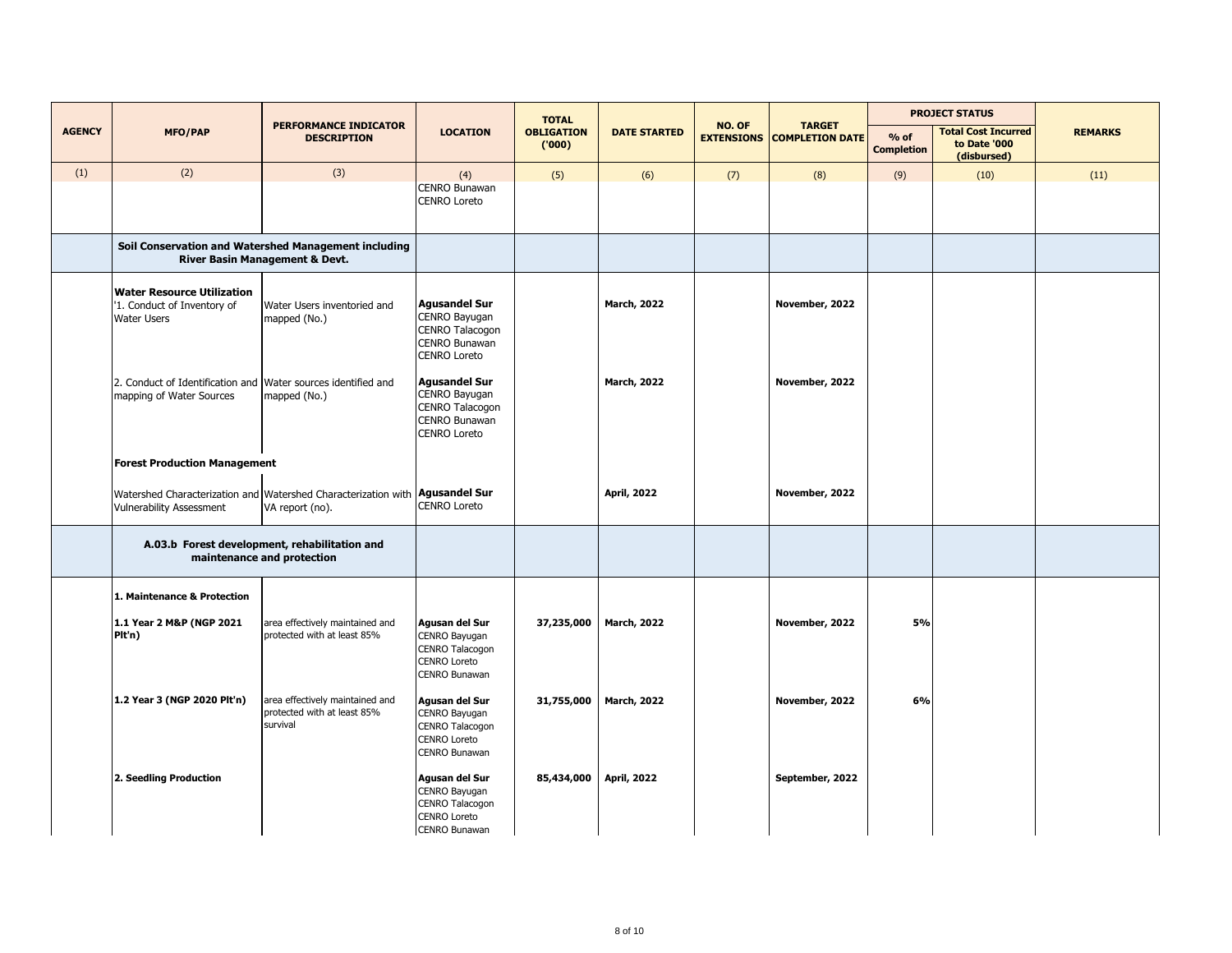|               |                                                                    |                                                                                        |                                                                                                            | <b>TOTAL</b>                                      | NO. OF              |                   | <b>PROJECT STATUS</b>                   |                             |                                                           |                |
|---------------|--------------------------------------------------------------------|----------------------------------------------------------------------------------------|------------------------------------------------------------------------------------------------------------|---------------------------------------------------|---------------------|-------------------|-----------------------------------------|-----------------------------|-----------------------------------------------------------|----------------|
| <b>AGENCY</b> | <b>MFO/PAP</b>                                                     | PERFORMANCE INDICATOR<br><b>DESCRIPTION</b>                                            | <b>LOCATION</b>                                                                                            | <b>OBLIGATION</b><br>(000)                        | <b>DATE STARTED</b> | <b>EXTENSIONS</b> | <b>TARGET</b><br><b>COMPLETION DATE</b> | $%$ of<br><b>Completion</b> | <b>Total Cost Incurred</b><br>to Date '000<br>(disbursed) | <b>REMARKS</b> |
| (1)           | (2)                                                                | (3)                                                                                    | (4)                                                                                                        | (5)                                               | (6)                 | (7)               | (8)                                     | (9)                         | (10)                                                      | (11)           |
|               | 3. Area Development                                                | area developed (ha.)                                                                   | Agusan del Sur<br>CENRO Bayugan<br>CENRO Talacogon<br><b>CENRO Loreto</b><br><b>CENRO Bunawan</b>          | 48,152,000                                        | May, 2022           |                   | October, 2022                           |                             |                                                           |                |
|               | 7. Site Assessment for 2022<br>area for development                | site assessed (ha.)                                                                    | Agusan del Sur<br>CENRO Bayugan<br>CENRO Talacogon<br><b>CENRO Loreto</b><br>CENRO Bunawan                 | 1,282,384                                         | <b>March, 2022</b>  |                   | June, 2022                              | 100%                        | 423,187                                                   |                |
|               | 10. Procurement of Laptop                                          | laptop procured (no.)                                                                  | Agusan del Sur<br><b>PENRO</b><br>CENRO Bayugan<br>CENRO Talacogon<br><b>CENRO Loreto</b><br>CENRO Bunawan | 943,400                                           | January, 2022       |                   | December, 2022                          | 100%                        |                                                           |                |
|               | 11. Hiring of NGP Extension<br><b>Officer</b>                      | EO hired (no.)                                                                         | Agusan del Sur<br><b>PENRO</b><br>CENRO Bayugan<br>CENRO Talacogon<br><b>CENRO Loreto</b><br>CENRO Bunawan | 9,305,043                                         | January, 2022       |                   | December, 2022                          | 25%                         | 3,070,664                                                 |                |
|               |                                                                    | <b>GENERAL MANAGEMENT &amp; SUPERVISION</b>                                            |                                                                                                            |                                                   |                     |                   |                                         |                             |                                                           |                |
|               |                                                                    | 1. Office Building Improvement/ Repair/ Rehabilitation/Expansion/completion            |                                                                                                            |                                                   |                     |                   |                                         |                             |                                                           |                |
|               | 1.1 For Repair and<br><b>Improvement</b>                           | Office Building Improvement/<br>Repair/ Rehabilitation/ Expansion/<br>completion (No.) | Agusan del Sur<br>CENRO Bayugan<br>CENRO Talacogon<br>CENRO Bunawan                                        | 10,410,140<br>3,399,549<br>2,690,100<br>4,320,491 | September, 2022     |                   | November, 2022                          |                             | 1,561,521<br>509,932<br>403,515<br>648,074                |                |
|               | 2. Equipment Outlay                                                |                                                                                        |                                                                                                            |                                                   |                     |                   |                                         |                             |                                                           |                |
|               | <b>Procurement/Acquisition of</b><br><b>Office cubicle/Modular</b> | Office cubicles/Modular (work   Agusan del Sur<br>station) procured (no.)              | <b>PENRO</b><br>CENRO Bayugan<br>CENRO Talacogon<br><b>CENRO Loreto</b><br>CENRO Bunawan                   | 3,480,000                                         | <b>April, 2022</b>  |                   | June, 2022                              |                             |                                                           |                |
|               | <b>Procurement of Safety Vault</b>                                 | Safety Vault purchased (no.)                                                           | Agusan del Sur<br><b>PENRO</b><br>CENRO Bayugan                                                            | 156,600                                           | <b>April, 2022</b>  |                   | June, 2022                              | 100%                        |                                                           |                |